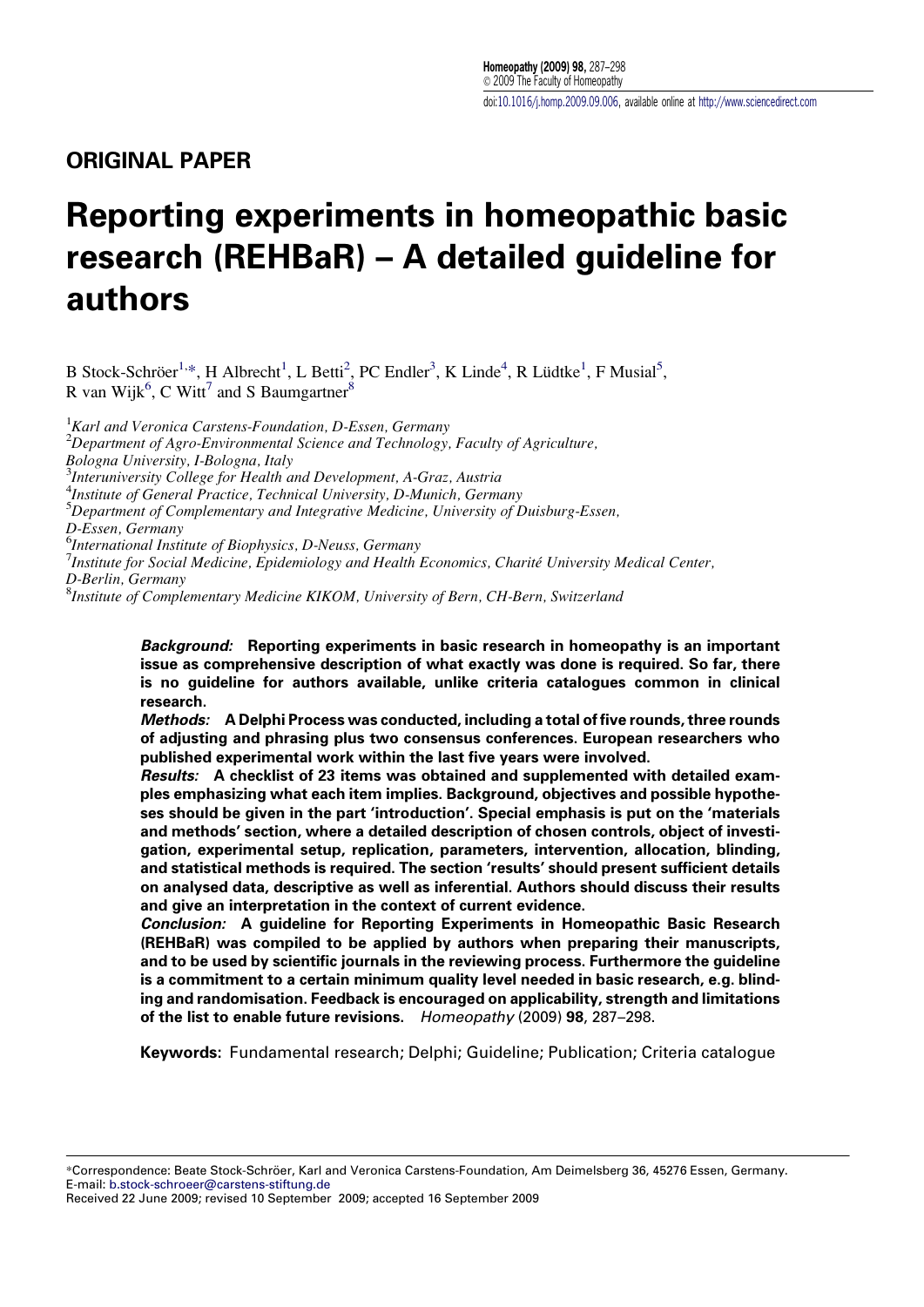# Introduction

288

Several catalogues emerged within the last years to improve the quality of reporting clinical research. The Consolidated Standards of Reporting Trials  $CONSORT<sup>1</sup>$  $CONSORT<sup>1</sup>$  $CONSORT<sup>1</sup>$ was the first well-known initiative of experts that created a criteria catalogue for necessary items to be given in reports on randomized controlled trials. The CONSORT recommendations were revised in  $2001^2$  $2001^2$  and  $2005^3$  $2005^3$  and extension documents were published for improving the quality of  $abstracts<sup>4</sup>$  pragmatic trials<sup>[5](#page-9-0)</sup> and non-pharmacological trials<sup>[6](#page-9-0)</sup> (see also [http://www.consort-statement.org/\)](http://www.consort-statement.org/). The latest initiative to provide an overview of available reporting guidelines is EQUATOR (Enhancing the QUAlity an Transparency of health Research), a new international initiative based on a network concept.

Further checklists were proposed for meta-analyses (Quality of Reporting of Meta-analyses  $(QUORUM)^{8,9}$  and recently a new checklist called PRISMA (Preferred Reporting Items for Systematic Reviews and Meta-Analyses).<sup>[10](#page-10-0)</sup> For observational studies, including cohort, case-control and cross-sectional studies  $STROBE$  was published,<sup>11</sup> extended with STREGA (STRengthening the Reporting of Genetic As-sociation studies).<sup>[12](#page-10-0)</sup> In addition, there is a list available for improving the quality of reports on acupuncture trials: STRICTA,<sup>13</sup> and SQUIRE) was published to enhance reporting on quality improvement studies in health care.<sup>14</sup> STARD was compiled as catalogue of criteria for a complete and accurate reporting of studies of diagnostic accuracy[.15](#page-10-0) Concerning reports on clinical trials dealing with homeopathic topics Red-Hot, an unofficial extension for CONSORT, is available.<sup>[16](#page-10-0)</sup>

Reporting experiments in basic research concerned with homeopathic topics requires a complete and detailed explanation of what exactly the experiment was about, which materials were used and how it was conducted and evaluated. Authors should provide transparency in techniques, methods and data evaluation to enable readers to understand and scientists to replicate the experiments. There are about 1300 experiments published in about 900 publications in different fields of basic research collected in the HomBrex Database.<sup>[17](#page-10-0)</sup> As far as we know there are no reporting guidelines comparable to those for clinical research in this area outside of homeopathy. As for homeopathy, three papers concentrate on questions of quality enhancement. $18-20$  Two catalogues have been compiled and designed as evaluation scores usable for recipients to assess the quality of reported experiments.<sup>21,22</sup> At least there is one paper which recommends items to be described in papers dealing with ultra low dose effects. $^{23}$  $^{23}$  $^{23}$ 

The intention of our paper is to point out how to report basic research in homeopathy, not how research should be done. Each item we consider as important to be stated and explained is listed and defined shortly in [Table 1.](#page-9-0) As this short form is not sufficient or convenient for authors we offer in this publication a section of detailed explanations and examples to illustrate what each item implies. The criteria catalogue with 23 items shall serve as a checklist for scientists to tick off point by point while preparing their report.

# Methods

A Delphi Process is a widely used consensus method to structure a group communication process.<sup>[24](#page-10-0)</sup> A group dealing with a complex research question undergoes several steps of adjusting and wording to achieve a compromise and a common course of action. A Delphi process can be initiated for a wide range of questions: From developing a criteria list for the quality assessment of randomized clinical trials<sup>25</sup> up to an implementation of guidelines, as, for example the treatment of endometriosis with Chinese herbal medicine.<sup>26</sup>

In our case we elaborated an agreed checklist with criteria important for improving the quality of reports in basic research in homeopathy. We initiated a Delphi Process including a total of five rounds, three rounds of adjusting and phrasing plus two consensus conferences. A detailed description of the Delphi process (preparatory phase, **Delphi I–IV**) is given elsewhere.<sup>[27](#page-10-0)</sup>

This paper focuses on the last Delphi round (Delphi V) where detailed explanations were developed and a prime example for each item was selected.

# **Results**

As result of the first four steps (Delphi I–IV) the criteria catalogue of Reporting Experiments in Homeopathic Basic Research (REHBaR) is given in [Table 1](#page-9-0). We had the impression that such a catalogue is only applicable for authors when each item is explained thoroughly and illustrated by citing an appropriate example, collected from different publications. The selection of examples does not imply that beside the cited part the whole study was reported well. Examples are given in the boxes tinged with grey.

#### Title

Explanation: An accurate title is important to indicate what the publication is about and to catch the interest of the reader who is concerned with this research. Make sure that the title includes either the exact name or a description of the used test system as well as the type of intervention. If indicated, terms for identifying the experiments as 'in vivo' or 'in vitro' should be given.

Activation of mononuclear bone marrow cells treated in vitro with a complex homeopathic medication. $^{28}$  $^{28}$  $^{28}$ 

#### Abstract

The abstract provides more information on what was done in the experiment(s). Give enough details to enable the reader to decide, whether the publication is worth reading or not. To provide a sufficient overview we recommend – as a lot of journals demand already – a short text structured by the following headings: Background, Objective, Materials and Methods, Results and Conclusions. The investigated test system should be clearly defined by a commonly used term or a brief description. Abstracts should inform the reader of the main intention of the experiments, the methods and the intervention. Give the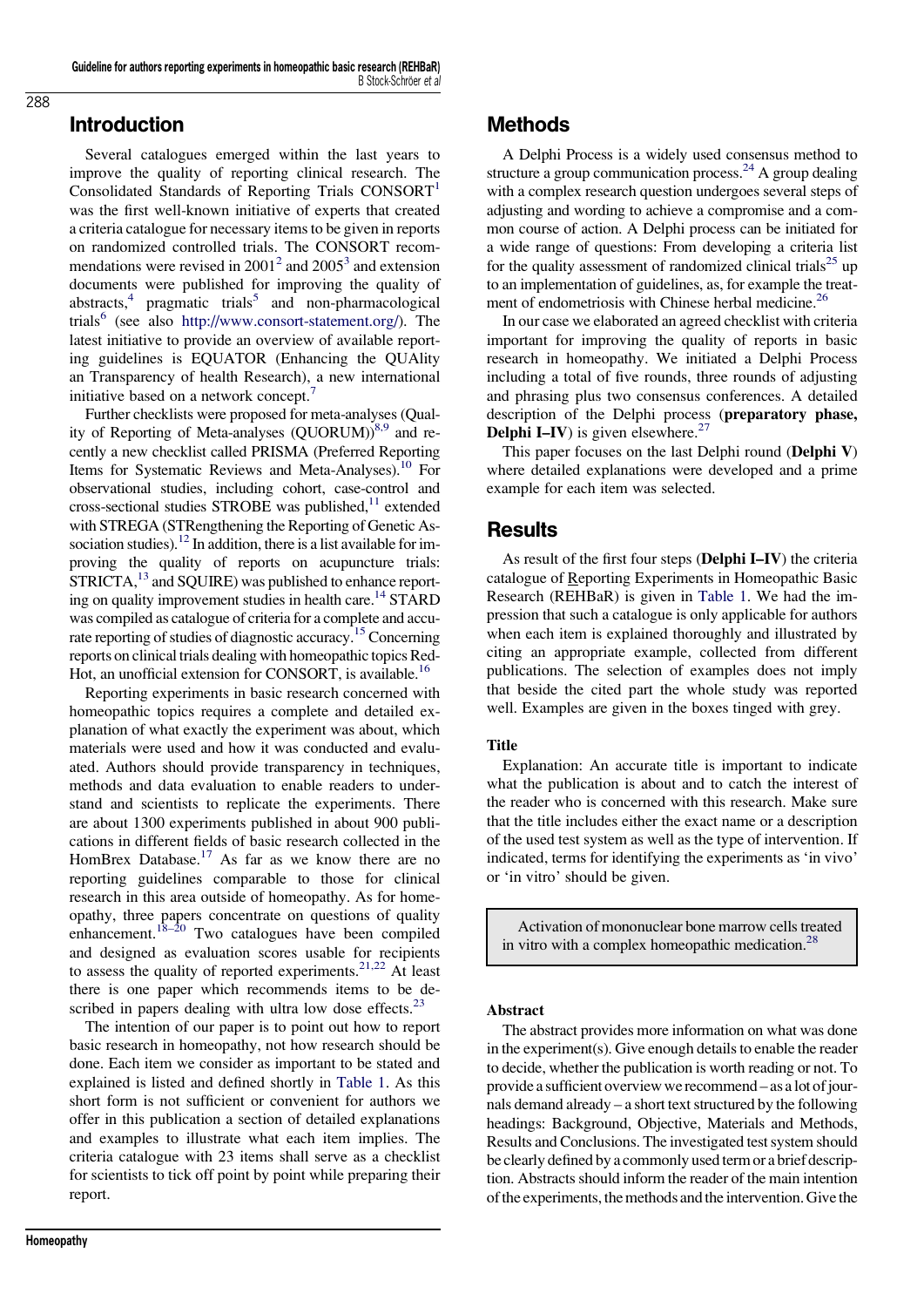name of the applied substance or other interventions (e.g. heat, radiation) as well as the method of application (e.g. oral, intravenously), the dose (e.g. ml,  $\mu$ mol) and the potencies of homeopathic remedies used (potency level and ratio, e.g. 6c,  $30\times$ ). The abstract accentuates the main results supported by numbers and estimates of associations, variability and uncertainty.

BACKGROUND: Efficacy of higher homeopathic potencies is controversial. Universally accepted specific detection assays for homeopathic dilutions do not exist. Basic research has to develop a spectrum of standardized tools to investigate the mode of action and nature of homeopathic potencies. OBJECTIVE: Can the shoot growth reaction of dwarf peas (gibberellin- deficient mutants) be regarded as evidence of treatment with homeopathic potencies of plant growth substances? MATERIALS AND METHODS: Pea seed (Pisum sativum L. cv. Fruher Zwerg) is immersed for 24 h in homeopathic potency or control solutions for soaking. Plants germinate and grow in a standard cultivation substrate under controlled environmental conditions. Shoot length is measured 14 days after planting. RESULTS: A screening of homeopathic potencies  $(12\times-30\times)$  of four different plant growth substances revealed biological activity of certain potency levels of gibberellin and kinetin  $(p < 0.05)$ . Growth stimulation through gibberellin  $17 \times$  $(5 \times 10(-18 \text{ M}))$  was assessed in six independent replications; results confirmed those of the screening  $(p < 0.05)$ . The effect of gibberellin  $17 \times$  seemed to weaken during the course of the experiments. CONCLUSION: The results back the hypothesis that homeopathic potencies of plant growth substances affect pea shoot growth. Dwarf peas might thus be an interesting system model for studying the action of homeopathic potencies. Further work is required to identify all boundary conditions modulating the reactivity of this system.<sup>[29](#page-10-0)</sup>

# Introduction

#### Background

The background section should give readers a general idea of the specific topic the publication deals with. Cite pertinent scientific literature or previous work on the subject to document the relevance of the examined topic. You should provide sufficient information on what was going on before this particular research question came up, why the experimental model and the main parameters were chosen and also why they are adequate for answering the research question. Concerning homeopathy, refer to the homeopathic principle which forms the basis of the investigation: e.g. the similia principle, potentisation, proving. The type of homeopathy investigated should be defined e.g. isopathy, classical vs. complex homeopathy.

.Published results of homeopathic studies in poultry are rare. Vizzani and Novelli (1992) examined the ability of homeopathic remedies as growth promotor in broilers and found an effect similar or slightly better than that of the standard antimicrobial growth promotor. However, homeopathic preparations and antimicrobial food additives were not specified, nor was statistical analysis performed... The present study was intended to determine the efficacy of several combinations of isopathic and pluralist homeopathic medicines on experimentally induced colibacillosis in broilers.[30](#page-10-0)

#### Objectives/hypotheses

Beside the general scientific background, we recommend an illustration of the objectives of the present study. Be aware of what kind of experiments is being presented. For confirmatory experiments, specific hypotheses and clearly defined primary outcome measures are essential. For exploratory experiments, it is often not possible to define primary outcome measures or parameters. In this case you should emphasize the hypotheses inducing the investigations.

On the basis of the experimental evidences in wheat and tobacco models, our hypothesis is that a systematic reduction of variability might be one of the peculiar actions of UHD (Ultra High Dilutions). Therefore we propose to consider variability as a central theoretical issue worthy of study in its own right. $31$ 

## Materialsandmethods

This part of the publication is a detailed list of instructions and information that should enable any interested scientist to replicate the work. If a journal cannot provide enough space to publish all details, we recommend making additional information available by using an online appendix or by giving a link to the website of the authors' institute.

#### Materials

A detailed description of the biological or physical or biochemical model in the experiment is essential. State the name of the used model explicitly: e.g. growth model, toxicological model. Transparency of the different laboratory procedures is necessary to attest reliability and validity of results. Remember to describe all devices, dilutions and materials as well as all instruments, that were used and to give the proper names, device and lot numbers as well as serial numbers. If the measurement procedure is not commonly used or known, it needs to be specified. To provide an exact description on how many units per experiment were investigated and absolute number of experiments, we recommend a clear outline.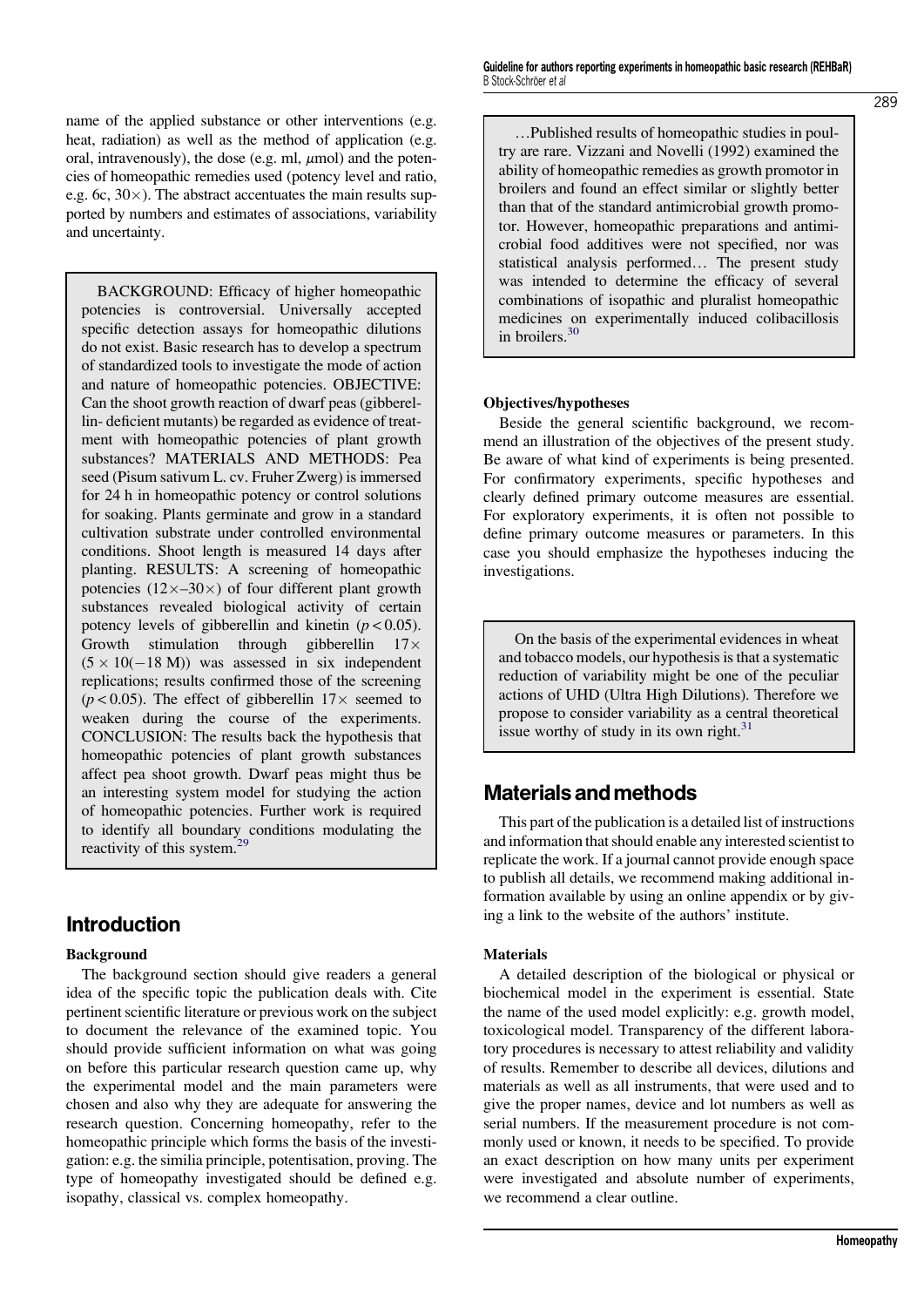.Luminescence readings were made with a luminometer (Lumistox 300, Dr. B. Lange, Düsseldorf, Germany) at  $15.0 \pm 0.2$  °C. Sterile filter tips with a polyethylene filter (800  $\mu$ l, Brand) were used to pipette the samples. Samples were kept in cylindrical glass vials (diameter 12 mm, Dr. Bruno Lange GmbH, Düsseldorf, Germany) while the measurements were made... Luminescent bacteria were freeze-dried (V. fischeri, strain NRRL-B-11177, supplier Dr. B. Lange). All were from one batch and certified according to DIN EN ISO 11348-3.<sup>[32](#page-10-0)</sup>

#### Materials (homeopathy specific)

All manufacturers and manufacturing processes should be given in detail. If possible refer to a Pharmacopeia or other guidelines as a reference (e.g., Korsakovian singlevial-method, Hahnemannian multi-vial-method or continuous fluxion). If an individual method of preparation was chosen, give explanations as to why the preparation steps differ from the commonly used methods and give enough information on how they were done: Number of strokes, time period of shaking, frequency of shaking, horizontal or vertical shaking, shaking against a soft pad or in the air, using a special machine or manual shaking. State which starting point was chosen and which substance (e.g. mother tincture, D1, nosode) Commercially available preparations should be correspondingly named. If substances were stored, report where and for how long.

.Dilutions were made up in 15 ml sterile polystyrene conical tubes provided with caps; the serial dilutions were prepared with an actual histamine concentration four times greater than the intended final concentration, because the protocol subsequently called for a further fourfold dilution in the cell incubation mixture (see below). A  $4.4 \times 10^{-2}$  mol/l histamine solution (designated 1C) was made by diluting 500  $\mu$ l of histamine stock in 4500  $\mu$ l of ultrapure water. From that preparation, a series of incremental 1/100 dilutions were prepared by diluting 50  $\mu$ l of the preceding solution in 4,950  $\mu$ l of ultrapure water and shaking by vigorous mechanical shaking (7.5 s at 20 strokes/s, vertical amplitude  $7 \pm 2$  mm) using an instrument from MGA Technologies, Lyon, France. The chosen working dilutions/succussions were 2C  $(10^{-4}$  mol/l histamine in the final sample assay) as a positive control, and seven ultra high dilutions from 10C  $(10^{-20} \text{ mol/l})$  histamine in the final sample assay) to  $16C (10^{-32} \text{ mol/l}$  histamine in the final sample assay). .... The histamine and water control dilutions/successions were prepared fresh each day just before the experiments, and stored at room temperature and protected from light until use. $33$ 

#### Homeopathic controls

Precise description of the manufacturing and the Pharmacopoeias of the test and control substances is indispensable. Make it obvious to the reader why the particular control substance or situation was chosen. Is the control adequate to the objective? Some examples:

- 1. if the expected effect is caused by the succussion process only, unpotentised solvent is the adequate control
- 2. if the effect expected is to be specifically caused by a potentised substance, a potentised solvent or another potentised substance (at the same potency level) are adequate
- 3. if experiment investigates the importance of the succussion step of potentised substances, a combination of potentised solvent and diluted mother tincture is adequate
- 4. if experiment investigates the simile-principle the adequate control is a variety of substances which represent different degrees of similarity with the diseased state.

Example 1:...As a control, a pool of homeopathic potencies of water 15–20c was prepared according to the procedure described above, except for the starting dilution in which cadmium chloride was omitted. The... effect was calculated with respect to potentised water in order to account for the physicochemical effects of the potentization procedure....<sup>[34](#page-10-0)</sup>

Example 2:...Experiments with highwater dilutions were performed using control test samples made up by an identical procedure, with the only difference that the stock starting solution was pure water rather than histamine.....<sup>[33](#page-10-0)</sup>

#### System perfomance controls

In basic research it is good practice to include positive and negative controls. If done so, state it; if not, give reasons why such a control was not conducted.

- 1. Positive controls are performed to demonstrate the reactivity of the system. Describe how the units were treated in a way or with a substance, which causes a certain reaction, and give the results.
- 2. Negative controls serve to demonstrate the non-existence of carry-over-effects, and in some experimental designs they are necessary to characterize the state of the undisturbed experimental system (e.g. human basophils without activation). Give details on the procedure or state performance of this control.
- 3. Systematic negative control experiments (also called blind runs or non toxicant tests) are conducted to demonstrate the stability of the test system and to exclude falsepositive results (artefacts), e.g. due to differences in spatial position (e.g. of plants in a growth chamber, or of cells in a microtiter plate, due to inhomogeneous temperature or light exposition) or in time order (e.g. treating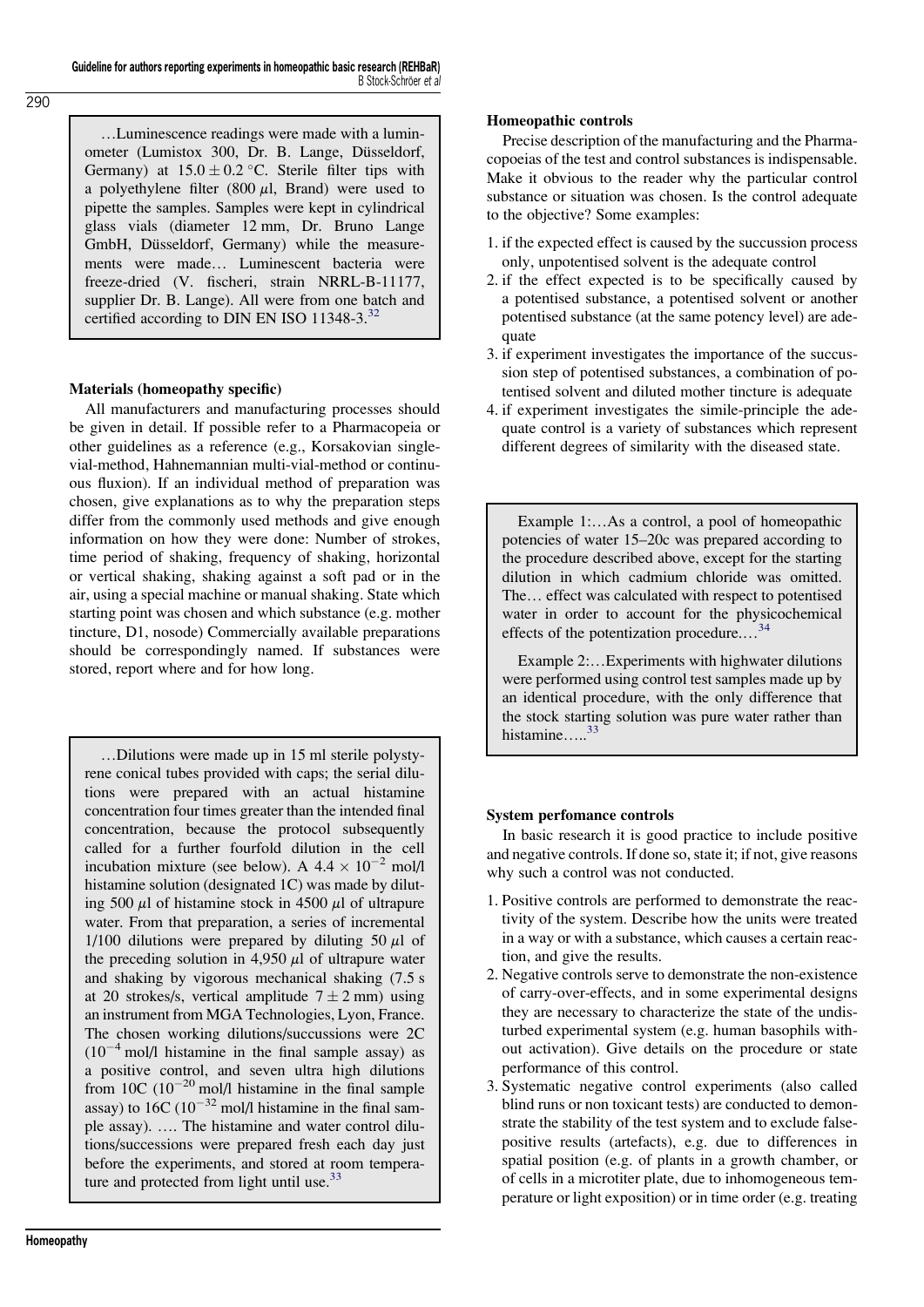or measuring objects one after the other). Give details on how they were performed.

.Three blind runs were performed in order to assess the stability of the experimental set-up, i.e. the experiment was performed with the same number of plants  $(525 = 25$  plants  $\times$  21 trays) as in an experiment with homeopathic potencies; however, instead of 21 different parameters (19 potency levels and 2 controls) we used 21 times the same parameter (distilled water). None of these yielded statistically significant differ-ences between the 21 pseudo-parameters (Table 4)...<sup>[29](#page-10-0)</sup>

#### Quality control

The conductor of the experiment has to guarantee the quality of the study. Therefore we recommend a description of all efforts, which were undertaken to enhance the quality of the study. The report ideally gives information on: training of the experimenter, calibration of devices, supervision of co-workers, information about how the experimenters avoided contaminations of the substances and test systems.

.The experiments were carried out independently by Scherer, Suanjak and the Weber/Welles team in the laboratory of the Interuniversity College.

.An external observer who came to the laboratory, the veterinarian M. Wurn, was responsible for the blinding.

For reasons of laboratory convenience (danger of cross-contamination) we did not use more than one vial per substance. The project was organized by Endler.<sup>[35](#page-10-0)</sup>

#### Object of investigation

A detailed description of the researched system is necessary. Define the object precisely: animal, gender, organ, organism, cell compartments (e.g. mitochondria, nuclei), part of cell line, origin of cells, plants, parts of plants, fungi, bacteria, viruses, physical system (e.g. spectroscopy), biochemical (e.g. enzymes), chemical system. The authors should give reasons why the particular system was chosen.

The rat hepatoma cell line Reuber H35 was routinely grown at  $37^{\circ}$ C in subconfluent monolayers in plastic flasks (Greiner, Frickenhausen, ermany). Standard growth medium consisted of Leibovitz (L15) medium, pH 7.4 (Flow/ICN Laboratories, CA, USA) supplemented with 10% fetal calf serum (Gibco Life Technologies, Alphen a/d Rijn, The Netherlands), and the antibiotics streptomycin sulfate (100  $\mu$ g/ml) and potassium penicillin G  $(100 \text{ U/ml})^{36}$  $(100 \text{ U/ml})^{36}$  $(100 \text{ U/ml})^{36}$ 

#### Experimental setup

In experiments with plants, specify all important biological conditions like soil, time of cultivation, time of the year when experiments took place, harvest time, charge number of seeds. In experiments concerning animals, gender, age, weight, feeding, holding conditions and intake of fluids should be described. When reporting experiments done in vitro (e.g. enzymes, physical parameters) take into account any parameters that could have influenced experimental conditions. Report on preparation procedure and origin of material, incubation time and cleaning methods.

Every detail for a standardisation of the physical conditions be stated (e.g. humidity, temperature, light). Information about any particular equipment for running the experiments is needed. If any procedure was described in an earlier publication refer to that report.

A precise schedule of when what was done as well as a step by step description of the experiment should be given, e.g. in a flow chart. Provide an exact description on how many units per experiment were investigated and on the absolute number of experiments.

...one ml of each solution was placed in aluminium test cups of 20-mm diameter and 2-mm depth and frozen to 253 K  $(-20 \degree C)$ . Each test cup had a number and the numbers corresponding with each of the four solutions were noted. The frozen samples were kept l day at 253 K to achieve stability of the crystalization pattern... Irradiation of the two holders with cups was performed with the Co-60 source Gammacell 220 Excell (GC220E) from MDS Nordion (Fleurus, Belgium). A special Dewar vessel in a size to fit in the radiation chamber was used. The dose selected was l kGy. The average dose rate was approximately 30 cGy/second; irradiation time was 58 min... Thermoluminescence equipment (IMD electronique, Monpelier, France) was equipped with a Statop 4849 temperature Controller (Chauvin Arnoux. Vaulx en Velin, France). For each measurement, the Dewar of the thermoluminescence equipment was filled with liquid nitrogen. When the aluminium temperature block had reached 78 K, a cup was transferred rapidly to the block and heating was started. The average time to increase the temperature of the block was approximately 20 min before the sensors registered a linear increase of temperature in time. Temperature increase was 6  $\rm{^{\circ}C}$  per minute from 85 K to 235 K.<sup>37</sup>

#### Replication

State explicitly if experiments were internally or externally repeated and give number of independent experiments (an internal repetition means that the same experiment is replicated with new material and new samples within the same laboratory). Mention if some of the substances or materials were reused.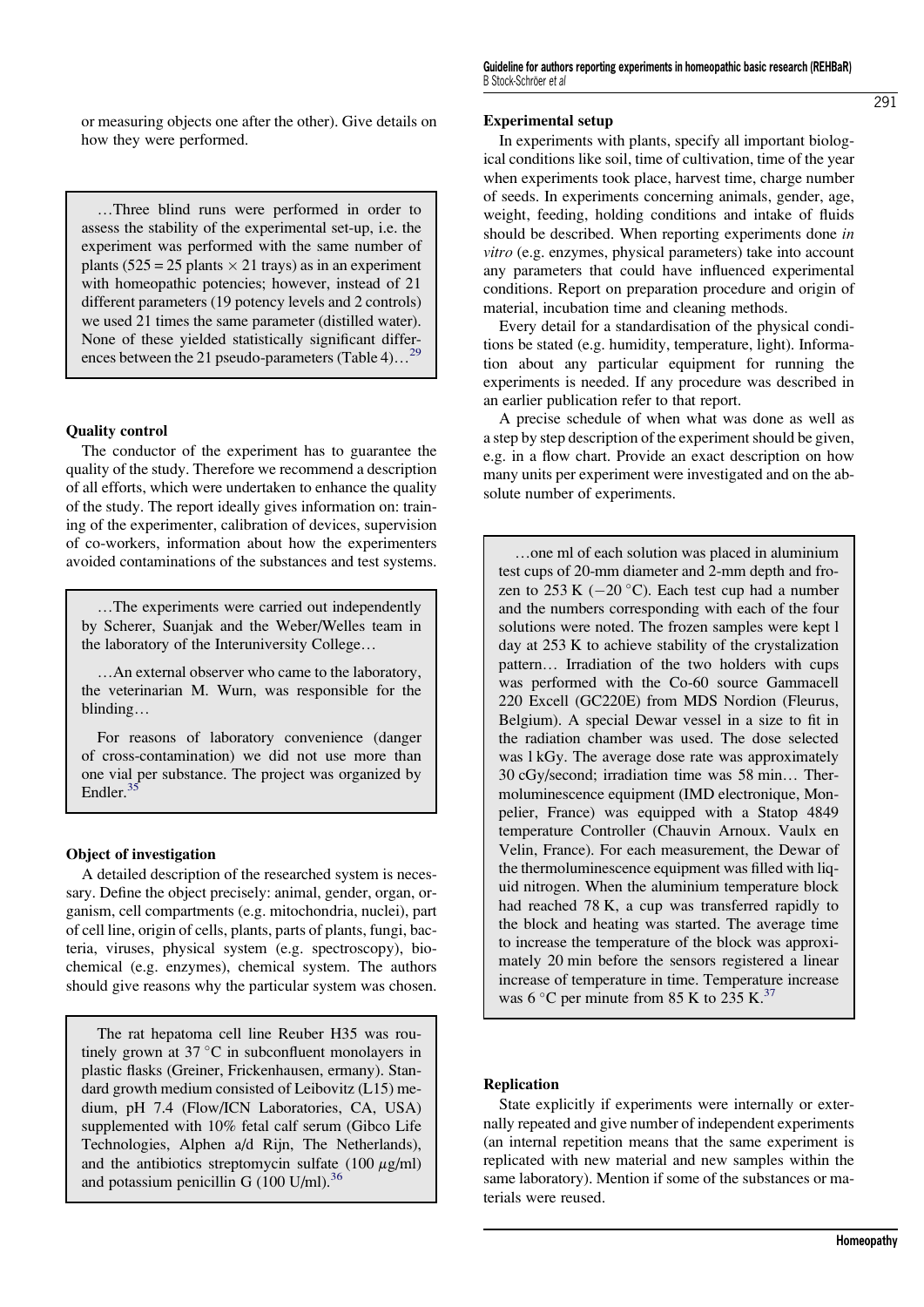Example 1: Growth stimulation of through gibberelin  $17 \times (5 \times 10^{-18} \text{ M})$  was assessed in six independent replications...<sup>[29](#page-10-0)</sup>

Example 2: The aim of the present study was to reproduce the original experiment in order to verify whether the same significant results could be obtained working in a different place and with a different experimental team.[38](#page-10-0)

#### Parameters

All measurement parameters should be clearly defined. Explain why these particular parameters were chosen and why the selected parameters are adequate to answer the research question. In confirmative experiments, declare the principal outcome measure.

Systematic measurements of the specific conductivity were performed on the SDA, using a conductometer, YSI mod. 3200, employing a conductivity cell with constant equal to  $1.0 \text{ cm}^{-1}$ . Before measuring the conductivity of the sample, the cell had to be calibrated by determining the cell constant K  $(cm<sup>-1</sup>)$ . The specific conductivity,  $\chi$  ( $\mu$ S cm<sup>-1</sup>), was then given by the product of the cell constant and the conductivity of the solution. For a chosen conductivity measuring cell, the cell constant was determined by measuring the conductivity of a KCl solution with a specific conductivity that was known with great accuracy for several concentrations and temperatures. All the values of conductivity were temperature corrected to  $25^{\circ}$ C, using a prestored temperature compensation for pure water.<sup>[39](#page-10-0)</sup>

#### Intervention

We recommend the specification of all drug interventions (homeopathic and/or substantial) as follows:

- 1. Dose: which volume in which concentration was administered?
- 2. Time and intervals: when was it applied for the first time and for how long and how often were test and control substances administered?
- 3. Application mode: how were test and control substances applied? Globules? Tablets? Liquid?
- 4. Method of application: which way was chosen for test and control substance? Oral? By injection?

Batches of 30 young male Wistar rats, each weighing approximately 70 g, were given, via oesophageal tube, a single dose of 10 mg/kg arsenious anhydride and a tracer dose of 100  $\mu$  Ci/kg <sup>73</sup>As in the form of arsenious acid (Amersham). These were suspended in 5% gum Arabic syrup, and administered in a volume of 0.5 ml per 20 g body weight. Twelve hours later oral dosing  $(T_0 + 12 h)$  the animals were given a single intraperitoneal injection of 1 ml of the Hahnemannian dilution of arsenicum album or the same volume of control (succussed distilled water). Following this the rats were isolated in metabolism cages and allowed water and normal feed ad libitum.<sup>[40](#page-10-0)</sup>

#### Allocation

Describe exactly how it was decided which unit received the test or the control treatment. If allocation was done randomly, describe exactly who generated the randomisation list and which random procedures were used (drawing lots, software etc.).

.Therefore, it was decided to perform a further series of experiments in which  $HgCl<sub>2</sub>$  potencies and controls were tested blind after randomisation by a statistician (RL) and coding by the team supervisor (SH) (experiment 2: see Table 2)...<sup>[41](#page-10-0)</sup>

#### Blinding

Give details if and how it was ensured that the conductor was unaware which unit received which treatment (concealment of the randomisation list).

.The experiments were carried out independently by Scherer, Suanjak and the Weber/Welles team in the laboratory of the Interuniversity College. All experiments including application of test and control substances  $10^{-30}$  as well as scoring of the stage of the animals, were performed blind. An external observer who came to the laboratory, the veterinarian M. Wurm, was responsible for the blinding procedures. The same blinding method was used in each case. Substances used for treatment (see below) were prepared in sets each consisting of the test solutions and the control solution. The plaintext labels were the removed by the person responsible for blinding and replaced with labels bearing encoded designations. The code was not made known until after the presentation of the results... $^{35}$  $^{35}$  $^{35}$ 

#### Statistical methods

It is essential to give an exact description which statistical methods and tests were applied. Provide an explanation as to why these methods were used and considered appropriate. If appropriate, describe whether or not the statistical tests were adjusted for multiplicity. Furthermore, describe any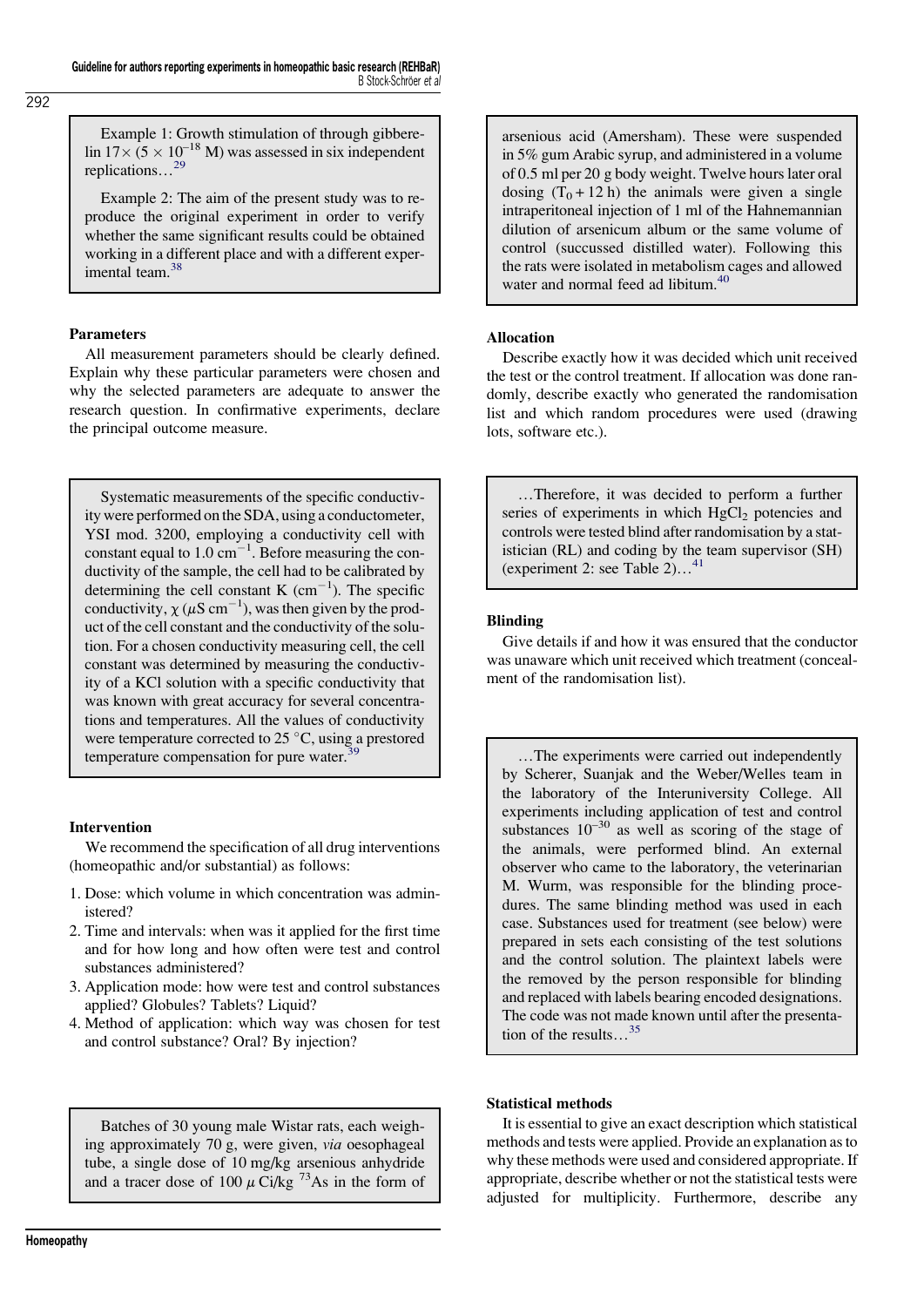statistical methods used to control for confounding, and how drop-outs and missing data were handled.

Statistical Analysis: All data analysis was performed with the statistics software 'Statistica 4.1 for Mac' (Statsoft, Inc., Tulsa, OK 74104, USA). If not otherwise stated, p-values refer to analysis of variance F tests. Planned comparisons were evaluated with the LSD (Least Significant Difference) test only if the preceding F test was significant ( $p < 0.05$ ). This procedure (protected Fisher's LSD) gives a good safeguard against type I error without being too conservative, i.e. it also gives good security against type II errors. As a complementary statistical analysis, non-parametrical Wilcoxon tests were calculated whenever applicable.[29](#page-10-0)

# **Results**

## Numbers analysed

Report every step of calculating and including or excluding results. How were results calculated, how much data contributed to this analysis, and how were missing samples, failures of devices and/or drop-outs taken into account?

Depending on the model system it may be imperative to exclude samples (e.g. because of errors in treatment, handling or measurement). On the other hand, it may be important to include drop-outs in the statistical analysis or to otherwise discuss drop-outs (e.g. animals died in an experimental study where survival is not an explicit endpoint).

...The entire presented study originally involved 2700 beakers (100 beakers  $\times$  27 experiments). Data of 17 beakers were excluded due to spilling. Furthermore, the open controls ( $n = 135$ , 5 beakers  $\times$  27 experiments) were removed from the data set (they had to be includes only due to requirements of the image processing software). For the remaining 2548 beakers, images of three time points (day 0, 3 and 7, corresponding to 7644 beaker images) were used for calculation of  $n = 2548$  growth rates for each r<sub>(area)</sub> day 0–7, 0–3 and 3–7, respectively. Thus 7644 growth rates entered the statistical analysis... $^{42}$  $^{42}$  $^{42}$ 

#### Data (descriptive)

We recommend providing a detailed descriptive summing up of the findings. Exact numbers are best reported in tables. Figures are particularly useful to provide an intuitive summary of the main results. Usually means and standard deviations, or medians and ranges are appropriate if parameters are scaled continuously. If scaled discretely, it is helpful not only to report absolute frequencies but also percentages.

## Data (inferential)

The final step of explaining and presenting the results should be achieved by giving the measures of effect size, i.e. the mean differences between treatment and control. This information is only reliable and valuable if numbers of uncertainty of measurement (e.g. standard error or confidence intervals) and calculation of probability (p-values) are stated as well. Calculation of effect sizes is recommended. Report any p-value calculated, regardless whether the test was significant or not. Report the p-values of the main outcome not only in tables or figures, but also in the text body. If applicable, report power calculations.

.For a final analysis, data of all experiments with gibberellin 17x were pooled (Table 6, Figure 6). A two-way analysis of variance of the dependent variable pea shoot length and of the independent variables treatment (gibberellin  $17\times$  and water) and experiment number yielded significant differences for both main effects treatment ( $p = 0.012$ ) and experiment number  $(p = 0.0001)$ , but no significant effect for the interaction  $(p = 0.337)$ ... Thus analysis of variance comes to the conclusion that the effect of treatment with gibberellin  $17\times$  is fairly reproducible and independent of external factors. On average, treatment with gibberellin  $17\times$  increased pea shoot length by  $+(4.6 \pm 1.8)\%$ (mean  $\pm$  standard error) relative to the water control plants. As an alternative statistical analysis, a Wilcoxon Matched Pairs Test was performed for the gibberellin  $17\times$  and water treatment means of all 11 experiments (Table 6). This test also yielded significant results  $(p = 0.033)...^{29}$  $(p = 0.033)...^{29}$  $(p = 0.033)...^{29}$ 

# **Discussion**

## Interpretation

The interpretation should be appropriate to the data presented in the section above. The analyses of results ought to take into account the underlying hypotheses of the study and/or the expected results. It should be linked with existing findings. Shortcomings, like potential bias, e.g. setting or handling, should be discussed. Discuss dangers associated with multiplicity of analyses and outcomes.

.We found for all samples potentised with Aqua bidest., in almost all frequencies where potencies differed from plain solvent, that remedy values were higher than controls values, mostly with significant differences  $(p < 0.01)$ ... Surprisingly (and not known from homeopathic literature), remedy-control differences increased with sample age and conductivity, while depending on glass as Container material and Aqua bidest. as solvent. Vessel-induced changes in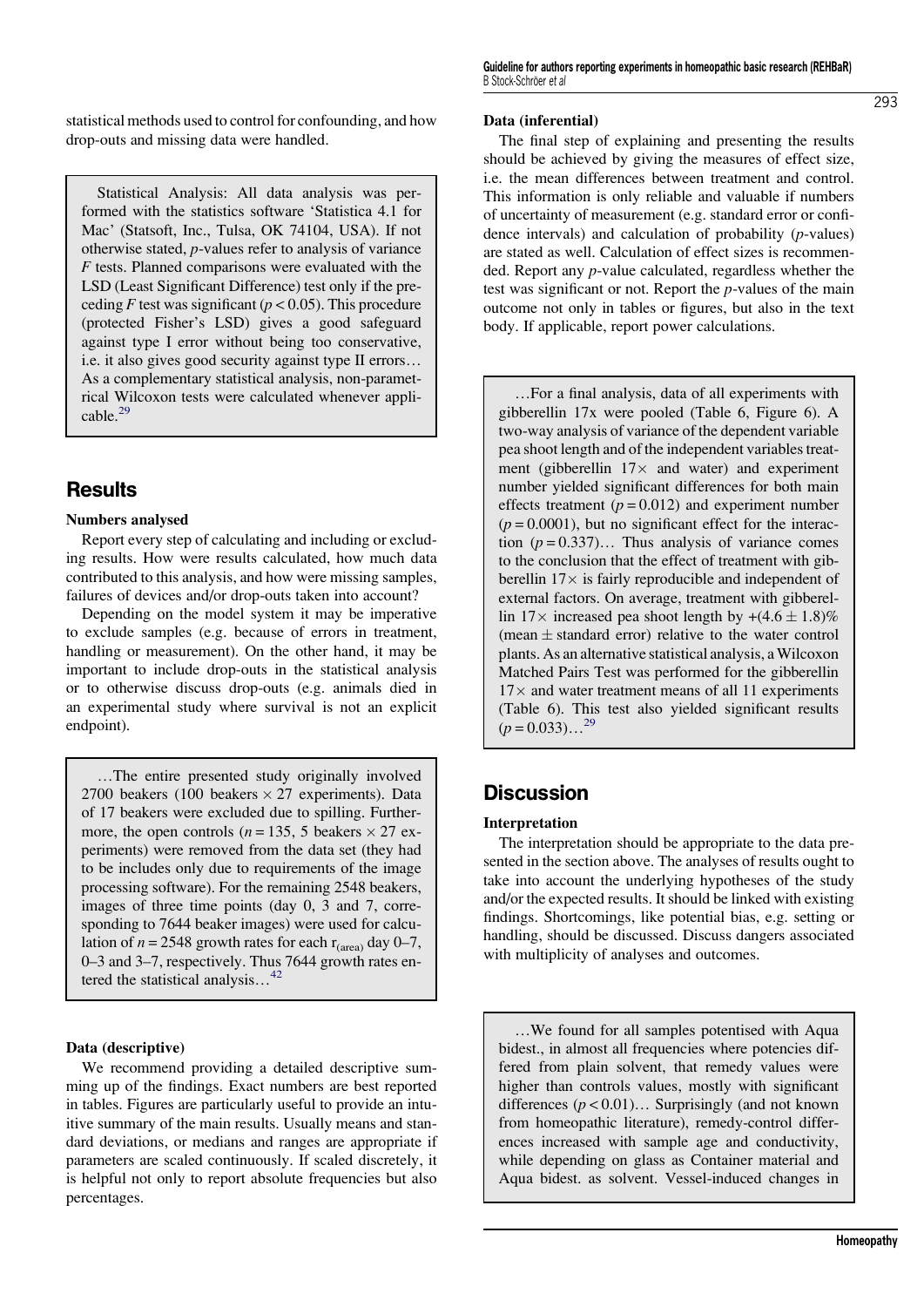trace elements may be a necessary co-factor in potentizing and may be responsible for the difference between potentised and plain Aqua bidest... Because of the blinded preparation we consider differences in potentizing (stroke force or frequency) an unlikely explanation. Given these, solitary remedy-control differences being adjacent to differences for more than one remedy are very unlikely to identify a remedy, therefore we did not calculate differences between experiments.<sup>[44](#page-10-0)</sup>

#### Evidence

The author should give an overview of the relevant literature. How are the results to be seen in context with previous research done in the field? Is there an overall validity of data universal for other experiments? Are the limitations of the experiment presented? A general interpretation should demonstrate that all relevant problems and limitations are considered.

.In this paper we show that various chemical stressors at concentrations that do not exert any effect on tolerance development or hsp synthesis in control cells are able to stimulate these parameters when applied to heat-treated cells. In previous work we showed that under specific circumstances a low dose of a stressor is able to exert a stimulatory action in cells that had been previously treated with a high dose of the same agent... As an extension of this work, the present paper aimed at identifying the specificity of this paradoxical stimulatory effect exerted by minute amounts of various chemical Stressors. We determined whether the pattern of hsps which is observed upon low dose application in heat shock sensitised cells resembles the pattern of hsps of the first Stressor (heat shock) or of the second chemical Stressor. Interestingly, a significant correlation was observed with the pattern of hsps induced by the second Stressor  $(r = 0.621; P < 0.001)$  and not with the pattern induced by the first Stressor. In this respect, Cabin and Buchman suggested. The data presented in this paper are partly in agreement with the phenomenon indicated as 'hormesis'; the paradoxical stimulatory action of low doses of conditions that are toxic in higher concentrations. However, there are also differences. Hormetic effects are usually. In this respect, our data are more in agreement with the so-called 'principle of similarity', which suggests that recovery processes in a disordered condition can be stimulated specifically by low doses of compounds that in high doses are able to induce a similar disorder. With respect to the underlying mechanism of the observed stimulation by low dose conditions, further research is required. $4.5$ 

#### Experimental model

One of the limiting factors could be an inadequate model or insufficient parameters chosen for proving the hypotheses. When concerned with the specialities of basic research, it is important to demonstrate the eligibility of the experimental model. In experiments investigating homeopathic aspects it is important to focus on the underlying homeopathic theory. Is the expected effect due to the ''similia principle'' or does it belong to the field of isopathy? We recommend giving all reasons as to why this cell line or plant was chosen and which parameters within this study object are true for the investigation.

Example 1: ...We did not observe any effect of water succussion on pea shoot growth. Thus the present pea model does not seem to sensitive to the unspecific effects associated with succussion, such as air suspension and dissolution, pH alterations radical formation, and enhanced ion release from potentization vessel walls. This further validates the stability of the system, and the reliability and specificity of the effects of gibberellic acid  $17 \times \dots^{43}$  $17 \times \dots^{43}$  $17 \times \dots^{43}$ 

Example 2: ...The authors hypothesize that the stimulatory effect observed is the result of a real homeopathic effect according to the *similia* principle...<sup>5</sup>

## **Discussion**

An international team of researchers with extensive experience in basic and clinical research in homeopathy, experimental physiology, general research methodology and statistics developed in a Delphi process a comprehensive catalogue of items necessary to be reported in publications of homeopathic basic research. It was primarily designed as a guideline for authors and therefore named REHBaR = Reporting Experiments in Homeopathic Basic Research.

A publication is the operative instrument for scientists to present their observations, experiments, underlying hypotheses and findings. Without accurate reporting it is impossible to understand what was done in a scientific study, and what resulted from it, since the publication is the first and main source of information for readers. Adequate reporting is especially important since any publication of research in homeopathy is under scrutiny, particularly if reporting positive results. REHBaR was designed to use as a checklist. We adapted phrasing to the style of catalogues already common in clinical and epidemiological research, mainly  $CONSORT^{1,2}$  $CONSORT^{1,2}$  $CONSORT^{1,2}$  and  $STROBE.<sup>11</sup>$  $STROBE.<sup>11</sup>$ </sup>

Despite the fact that in clinical research guidelines for nearly every kind of trial and study exist, adherence is still poor and inconsistent[.46,47](#page-11-0) This applies to entire disciplines like the field of endocrinology, $48$  but also quite generally to abstracts published in main general medical journals.<sup>49</sup> In some reports important details like randomisation and blinding procedures are still missing.<sup>50</sup> Although quality of reporting acupuncture trials improved significantly after the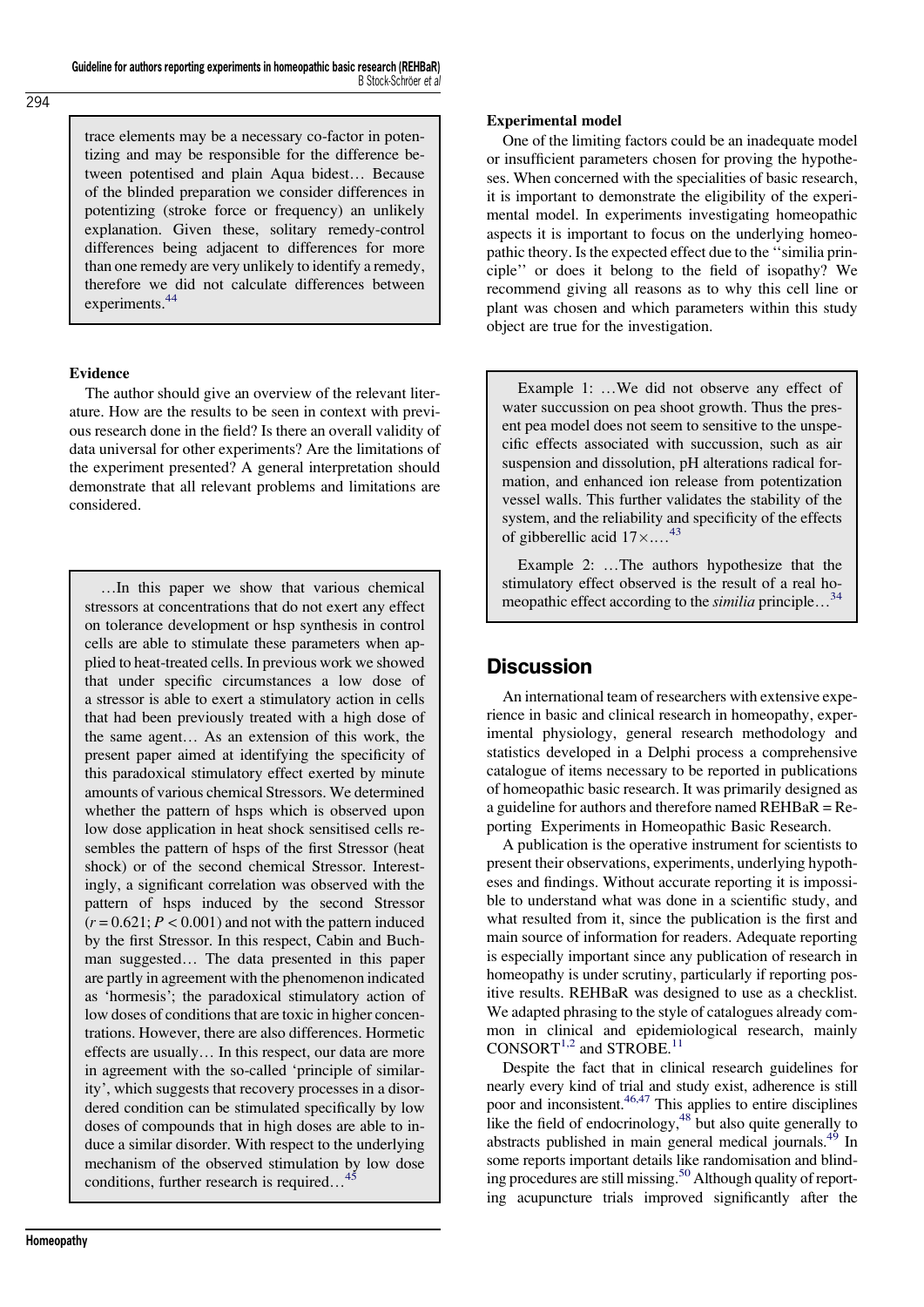Guideline for authors reporting experiments in homeopathic basic research (REHBaR) B Stock-Schröer et al





Figure 1 Pea shoot length (mean  $\pm$  standard error [mm]) of all experiments involving seed batch 1997, treated with either water or gibberellic acid 17x. Data of the water control group (combined water control, CWC) were pooled from the plants treated with either unsuccussed or succussed water. Data of the experiments No. 2, 12, and 14 have been published earlier.

Figure 2 Pea shoot length (mean  $\pm$  standard error [mm]) of all experiments with seed batch 1998, treated with either water or gibberellic acid 17x. Data of the water control group (combined water control, CWC) were pooled from the plants treated with either unsuccussed or succussed water. Data of the experiments No. 8-11, 13, and 16 have already been published earlier.

Table 4 Assessment of variability within experiments

|      |                                    | Seed batch Combined water control (CWC) |                                             | GA <sub>3</sub> 17x |  |
|------|------------------------------------|-----------------------------------------|---------------------------------------------|---------------------|--|
|      | S.D. <sup>†</sup> [%] $n^{\prime}$ |                                         | S.D. <sup>†</sup> [%] <i>n</i> <sup>*</sup> |                     |  |
| 1997 | 35.34                              | 360                                     | 32.43                                       | 221                 |  |
| 1998 | 25.92                              | 608                                     | 28.57                                       | 326                 |  |
| 1999 | 20.65                              | 894                                     | 20.28                                       | 469                 |  |
| 2000 | 22.17                              | 780                                     | 23.30                                       | 391                 |  |

Calculation: see 'Data evaluation and statistical analysis.' Included experiments: see Table 3 (analysis 2).

 $\dagger$  S.D. = standard deviation [%].

 $n$  = number of plants measured.

Table and figure out of <sup>43</sup>

introduction of CONSORT in 1996, the impact of the STRICTA guidelines referring specifically to acupuncture interventions is still low.<sup>51</sup> The main criticism in the field of guidelines for reporting clinical trials is due to the fact that many journals refer to e.g. CONSORT but do not strictly enforce realisation.[52](#page-11-0) Vandenbroucke complains about too many guidelines, leading to confusion about how and when to use them.<sup>53</sup>

Nevertheless, guidelines gained in a decision process by consensus are very useful as scientists have to follow a scheme to understand each others research: to speak the same language. Naturally, any guideline should be a kind of baseline and not too specific in order to be applicable to a variety of topics. Once a catalogue is evaluated by scientists it is important for journals to advertise the guideline.

The intention of our catalogue was to develop a first version of something like a gold standard of perfect reporting. We are well aware of the difficulties due to space limitations in some scientific journals. REHBaR is a comprehensive and detailed guideline, and we know that instructions about reporting are very precise and maybe sometimes difficult to realize. In the case of space limitations, we recommend authors to refer to a website address to make further information available. If certain methods or the procedure of positive and negative controls are already published, it may be sufficient to refer to that publication. REHBaR is also addressed to editors of scientific journals, however. We think that the peculiarities of homeopathic basic research make it necessary to enhance reporting especially of methodological details to facilitate inter-laboratory reproductions. This is important since there are still considerable difficulties developing experimental models in homeopathic basic re-search that are easy to reproduce in other laboratories.<sup>[54](#page-11-0)</sup>

REHBaR is the first itemized guideline to improve reporting basic research on homeopathic issues. We tried to end up with a basic inventory of items applicable for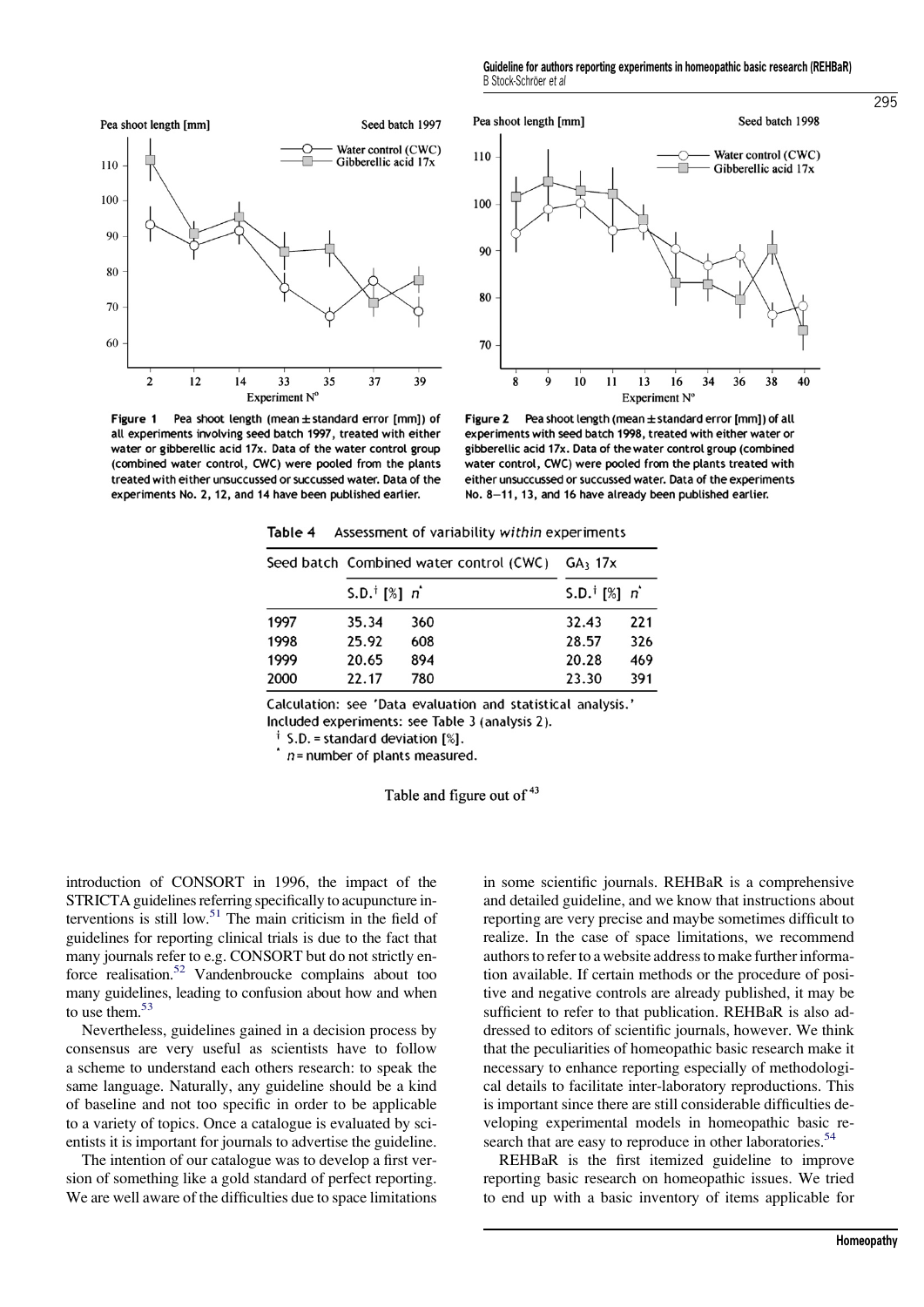B Stock-Schröer et al

<span id="page-9-0"></span>296

|  | Table 1 Items to be included when Reporting Experiments in Homeopathic Basic Research (REHBaR) |  |  |  |
|--|------------------------------------------------------------------------------------------------|--|--|--|
|--|------------------------------------------------------------------------------------------------|--|--|--|

| ltem                            | Nr.            | Descriptor                                                                                                                                                                                                                                         |
|---------------------------------|----------------|----------------------------------------------------------------------------------------------------------------------------------------------------------------------------------------------------------------------------------------------------|
| Title                           | $\mathbf{1}$   | Title indicates the experimental model and intervention                                                                                                                                                                                            |
| Abstract                        | $\overline{2}$ | Abstract provides an informative and balanced summary of what was done and found                                                                                                                                                                   |
| <b>Introduction</b>             |                |                                                                                                                                                                                                                                                    |
| Background                      | 3              | Scientific background, presentation of experimental model(s), explanation of rationale,<br>including homeopathic principles (e.g. similia principle, potentisation, proving) and type of<br>homeopathy (isopathy, classical vs complex homeopathy) |
| Objectives/Hypotheses           | 4              | Objectives and hypotheses with outcome measures. For confirmatory experiments: specific<br>hypotheses and clearly defined primary outcome measure. For exploratory experiments:<br>hypotheses inducing the investigations                          |
| Materials and methods           |                |                                                                                                                                                                                                                                                    |
| <b>Materials</b>                | 5              | Detailed description of all used materials (e.g. biological system, devices,<br>substances, instruments)                                                                                                                                           |
| Materials (homeopathy specific) | 6              | Manufacturer, Pharmacopoeia (or process) of medications, potency and steps of dilution,<br>dilution method, substance starting point of dilution (e.g. mother tincture, D1, nosode)                                                                |
| Homeopathic controls            | $\overline{7}$ | Precise details on the preparation of the control substance                                                                                                                                                                                        |
| System performance controls     | 8              | Report on negative and positive controls                                                                                                                                                                                                           |
| Quality control                 | 9              | Procedures and efforts used to enhance the quality and reliability of the experimental procedure                                                                                                                                                   |
| Object of investigation         | 10             | Selection criteria for the particular system used: in vivo, in vitro, biological, physical, biochemical                                                                                                                                            |
| <b>Experimental Setup</b>       | 11             | Detailed description of experimental conditions and procedure                                                                                                                                                                                      |
| Replication                     | 12             | If experiment has internal replications, detailed description is given of which materials were<br>reused and which have been changed                                                                                                               |
| Parameters                      | 13             | All measured parameters described in detail                                                                                                                                                                                                        |
| Intervention                    | 14             | Precise details of the interventions intended for each group and how and when they were<br>actually administered                                                                                                                                   |
| Allocation                      | 15             | Method used to generate the group allocation including details (e.g. randomisation, blocking,<br>stratification)                                                                                                                                   |
| <b>Blinding</b>                 | 16             | Description if any procedures or interventions were concealed (if yes, details given)                                                                                                                                                              |
| <b>Statistical methods</b>      | 17             | Statistical tests and procedure of calculation are described: Methods for additional analyses like<br>adjusted analyses                                                                                                                            |
| Results                         |                |                                                                                                                                                                                                                                                    |
| Numbers analysed                | 18             | Number of experiments with exact number of treated units per setting which were included in<br>each analysis and reporting missing samples, drop-outs                                                                                              |
| Data (descriptive)              | 19             | Results are given in tables or figures showing mean or median together with variability (e.g. SD<br>and/or range) for absolute data (and differences)                                                                                              |
| Data (inferential)              | 20             | Gives appropriate measures of effect size, uncertainty and probability                                                                                                                                                                             |
| Discussion                      |                |                                                                                                                                                                                                                                                    |
| Interpretation                  | 21             | Interpretation of the results, taking into account study hypotheses, sources of potential bias<br>or imprecision                                                                                                                                   |
| Evidence                        | 22             | General interpretation of results in the context of current evidence. Discuss the<br>generalisability/external validity of the study results                                                                                                       |
| Experimental model              | 23             | Explanation why this model, these parameters were chosen and its adequacy for answering<br>the questions including homeopathic aspects                                                                                                             |

an ample variety of experiments. REHBaR was not compiled to give instructions on good laboratory practice (GLP) or to assess the quality of scientific work. However the selection of items and explanations reflect at least our opinion of how basic research in this field should be accomplished. Moreover it is the first attempt to bring together the knowledge from diverse disciplines to incorporate all relevant aspects in one list. Obviously, the team was a relatively small and convenient sample of individuals, and other researchers might have introduced other items. We hope that many researchers and authors take notice of our catalogue and may find it useful. We encourage the use of the list and hope for critical feedback, so an improved version could be published in a few years.

# Acknowledgements

The study was supported by the German Karl and Veronica Carstens-Foundation providing a grant for two consensus conferences.

# **References**

- 1 Begg C, Cho M, Eastwood S, et al. Improving the quality of reporting of randomized controlled trials. The CONSORT statement. Jama 1996; 276(8): 637–639.
- 2 Moher D, Schulz KF, Altman DG. The CONSORT statement: revised recommendations for improving the quality of reports of parallel-group randomised trials. Lancet 2001; 357(9263): 1191–1194.
- 3 Moher D, Schulz KF, Altman D. The CONSORT Statement: revised recommendations for improving the quality of reports of parallelgroup randomized trials  $2001$ . Explore (NY)  $2005$ ;  $1(1)$ :  $40-45$ .
- 4 Hopewell S, Clarke M, Moher D, et al. CONSORT for reporting randomized controlled trials in journal and conference abstracts: explanation and elaboration. PLoS Med 2008; 5(1): e20.
- 5 Zwarenstein M, Treweek S, Gagnier JJ, et al. Improving the reporting of pragmatic trials: an extension of the CONSORT statement. Bmj 2008; 337: a2390.
- 6 Boutron I, Tubach F, Giraudeau B, Ravaud P. Methodological differences in clinical trials evaluating nonpharmacological and pharmacological treatments of hip and knee osteoarthritis. Jama 2003; 290(8): 1062–1070.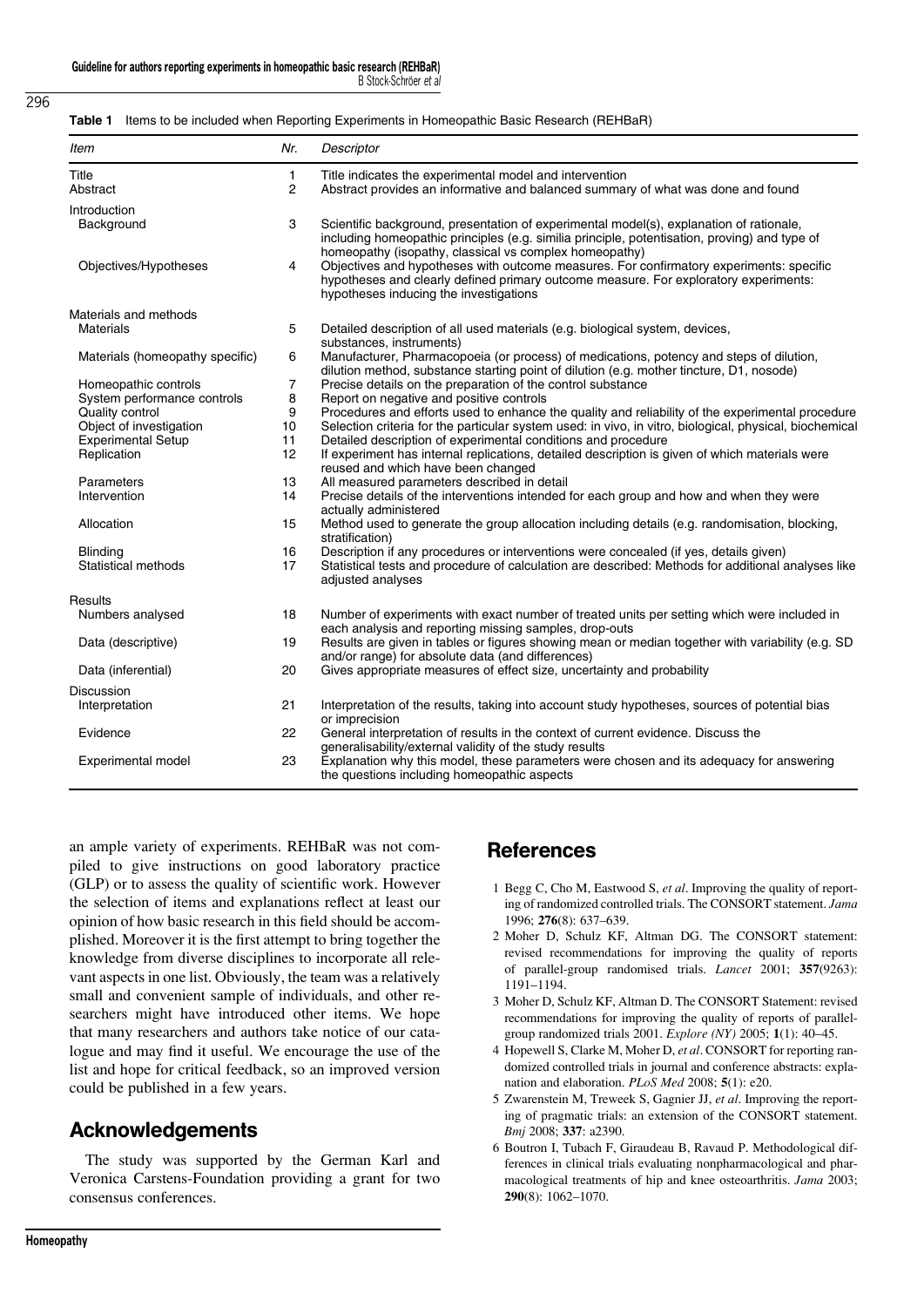- <span id="page-10-0"></span>7 Simera I, Moher D, Hoey J, Schulz KF, Altman DG. The EQUA-TOR Network and reporting guidelines: Helping to achieve high standards in reporting health research studies. Maturitas 2009; 63 $(1)$ : 4–6.
- 8 Moher D, Cook DJ, Eastwood S, et al. Improving the quality of reports of meta-analyses of randomised controlled trials: the QUOROM statement. Quality of Reporting of Meta-analyses. Lancet 1999; 354(9193): 1896-1900.
- 9 Turpin DL. CONSORT and QUOROM guidelines for reporting randomized clinical trials and systematic reviews. Am J Orthod Dentofacial Orthop 2005; 128(6): 681–685 (discussion 686).
- 10 Moher D, Liberati A, Tetzlaff J, Altman DG. Preferred Reporting Items for Systematic Reviews and Meta-Analyses: The PRISMA Statement. J Clin Epidemiol 2009.
- 11 Vandenbroucke JP, von Elm E, Altman DG, et al. Strengthening the Reporting of Observational Studies in Epidemiology (STROBE): explanation and elaboration. Ann Intern Med 2007; 147(8): W163–W194.
- 12 Little J, Higgins JP, Ioannidis JP, et al. STrengthening the REporting of Genetic Association Studies (STREGA): an extension of the STROBE statement. PLoS Med 2009: 6(2): e22.
- 13 MacPherson H, White A, Cummings M, et al. Standards for reporting interventions in controlled trials of acupuncture: the STRICTA recommendations. Complement Ther Med 2001; 9(4): 246–249.
- 14 Davidoff F, Batalden P, Stevens D, Ogrinc G, Mooney SE. Publication guidelines for quality improvement studies in health care: evolution of the SQUIRE project. Bmj 2009; 338: a3152.
- 15 Bossuyt PM, Reitsma JB, Bruns DE, et al. Toward complete and accurate reporting of studies of diagnostic accuracy: the STARD initiative. Acad Radiol 2003; 10(6): 664–669.
- 16 Dean ME, Coulter MK, Fisher P, Jobst KA, Walach H. Reporting data on homeopathic treatments (RedHot): a supplement to CON-SORT. J Altern Complement Med 2007; 13(1): 19–23.
- 17 Van Wijk R, Albrecht H. Classification of systems and methods used in biological basic research on homeopathy. Homeopathy 2007; 96(4): 247–251.
- 18 Schulte J. About Quality and standards in Ultra High Dilution Research and Research on Homeopathy. In: Endler PCS (ed). Ultra High Dilution - Physiology and Physics. Dordrecht: Kluwer Academic Publishers, 1994, p. 171–176.
- 19 Linde K, Melchart D, Jonas WB, Hornung J. Ways to enhance the quality and acceptance of clinical and laboratory studies in homeopathy. Brit Hom J 1994; 83(1): 3–7.
- 20 Baumgartner S, Heusser P, Thurneysen A. Methodological Standards and Problems in Preclinical Homoeopathic Potency Research. Forsch Komplementarmed 1998; 5(1): 27–32.
- 21 Linde K, Jonas WB, Melchart D, et al. Critical review and metaanalysis of serial agitated dilutions in experimental toxicology. Hum Exp Toxicol 1994; 13(7): 481–492.
- 22 Becker-Witt C, Weisshuhn TE, Ludtke R, Willich SN. Quality assessment of physical research in homeopathy. J Altern Complement Med 2003; 9(1): 113–132.
- 23 Hornung J, Linde K. Guidelines for the Exact Description of the Preparation and Mode of Application of Serial Dilutions and Potencies in Publications on Ultra Low Dose Effects and Homeopathic Research - a proposal-. The Berlin Journal on Research in Homeopathy 1991; 1(2): 121–123.
- 24 Linstone H, Turoff M. The Delphi Method: Techniques and Applications 2002. http://www.is.njit.edu/pubs/delphibook/.
- 25 Verhagen AP, de Vet HC, de Bie RA, et al. The Delphi list: a criteria list for quality assessment of randomized clinical trials for conducting systematic reviews developed by Delphi consensus. J Clin Epidemiol 1998; 51(12): 1235–1241.
- 26 Flower A, Lewith GT, Little P. Seeking an oracle: using the Delphi process to develop practice guidelines for the treatment of endometriosis with Chinese herbal medicine. J Altern Complement Med 2007; 13(9): 969–976.
- 27 Stock-Schröer B, Albrecht H, Betti L, et al. Reporting Experiments in Homeopathic Basic Research (REHBaR) – Description of the Checklist Development. eCAM 2009 (submitted).
- 28 Cesar B, Abud AP, de Oliveira CC, et al. Activation of mononuclear bone marrow cells treated in vitro with a complex homeopathic medication. Micron 2008; 39(4): 461–470.
- 29 Baumgartner S, Thurneysen A, Heusser P. Growth stimulation of dwarf peas ( $Pisum$  sativum  $L$ .) through homeopathic potencies of plant growth substances. Forsch Komplementarmed Klass Naturheilkd 2004; 11(5): 281–292.
- 30 Velkers FC, te Loo AJ, Madin F, van Eck JH. Isopathic and pluralist homeopathic treatment of commercial broilers with experimentally induced colibacillosis. Res Vet Science 2005; 78(1): 77–83.
- 31 Nani D, Brizzi M, Lazzarato L, Betti L. The role of variability in evaluating ultra high dilution effects: considerations based on plant model experiments. Forsch Komplement Med (2006) 2007; 14(5): 301–305.
- 32 Brack A, Strube J, Stolz P, Decker H. Effects of ultrahigh dilutions of 3,5-dichlorophenol on the luminescence of the bacterium Vibrio fischeri. Biochim Biophys Acta 2003; 1621(3): 253–260.
- 33 Chirumbolo S, Brizzi M, Ortolani R, Vella A, Bellavite P. Inhibition of CD203c membrane up-regulation in human basophils by high dilutions of histamine: a controlled replication study. Inflamm Res 2009.
- 34 Walchli C, Baumgartner S, Bastide M. Effect of low doses and high homeopathic potencies in normal and cancerous human lymphocytes: an in vitro isopathic study. J Altern Complement Med 2006; 12(5): 421–427.
- 35 Weber S, Endler PC, Welles SU, et al. The effect of homeopathically prepared thyroxine on highland frogs: influence of electromagnetic fields. Homeopathy 2008; 97(1): 3–9.
- 36 Wiegant FA, Souren JE, van Rijn J, van Wijk R. Stressor-specific Induction of Heat Shock Proteins in Rat Hepatoma Cells. Toxicology 1994; 94: 143–159.
- 37 van Wijk R, Bosman S, van Wijk EP. Thermoluminescence in Ultra-High Dilution Research. J Altern Complement Med 2006; 12(5): 437–443.
- 38 Brizzi M, Lazzarato L, Nani D, et al. A biostatistical insight into the As(2)O(3) high dilution effects on the rate and variability of wheat seedling growth. Forsch Komplementarmed Klass Naturheilkd 2005; 12(5): 277–283.
- 39 Elia VE, Montanino L, Napoli E, Niccoli M, Nonatelli L. Conductometric studies of the serially diluted and agitated solutions on an anomalous effect that depends on the dilution process. J. Molecular Liquids 2007; 135: 158–165.
- 40 Cazin JC, Cazin M, Gaborit JL, et al. A Study of the Effect of Decimal and Centesimal Dilutions of Arsenic on the Retention and Mobilization of Arsenic in the Rat. Human Toxicol 1987;  $6: 315 - 320$
- 41 Witt CM, Bluth M, Hinderlich S, et al. Does potentized HgCl2 (Mercurius corrosivus) affect the activity of diastase and alpha-amylase? J Altern Complement Med 2006; 12(4): 359–365.
- 42 Scherr C, Simon M, Spranger J, Baumgartner S. Effects of potentised substances on growth rate of the water plant Lemna gibba L. Complement Ther Med 2009; 17(2): 63–70.
- 43 Baumgartner S, Shah D, Schaller J, et al. Reproducibility of dwarf pea shoot growth stimulation by homeopathic potencies of gibberellic acid. Complement Ther Med 2008; 16(4): 183–191.
- 44 Witt C, Ludtke R, Weisshuhn TE, Willich SN. High homeopathic potencies are different from potentized solvent when investigated with the REDEM technology. Forsch Komplementarmed Klass Naturheilkd 2005; 12(1): 6–13.
- 45 Wiegant FA, Souren JE, van Wijk R. Stimulation of survival capacity in heat shocked cells by subsequent exposure to minute amounts of chemical stressors; role of similarity in hsp-inducing effects. Hum Exp Toxicol 1999; 18(7): 460–470.